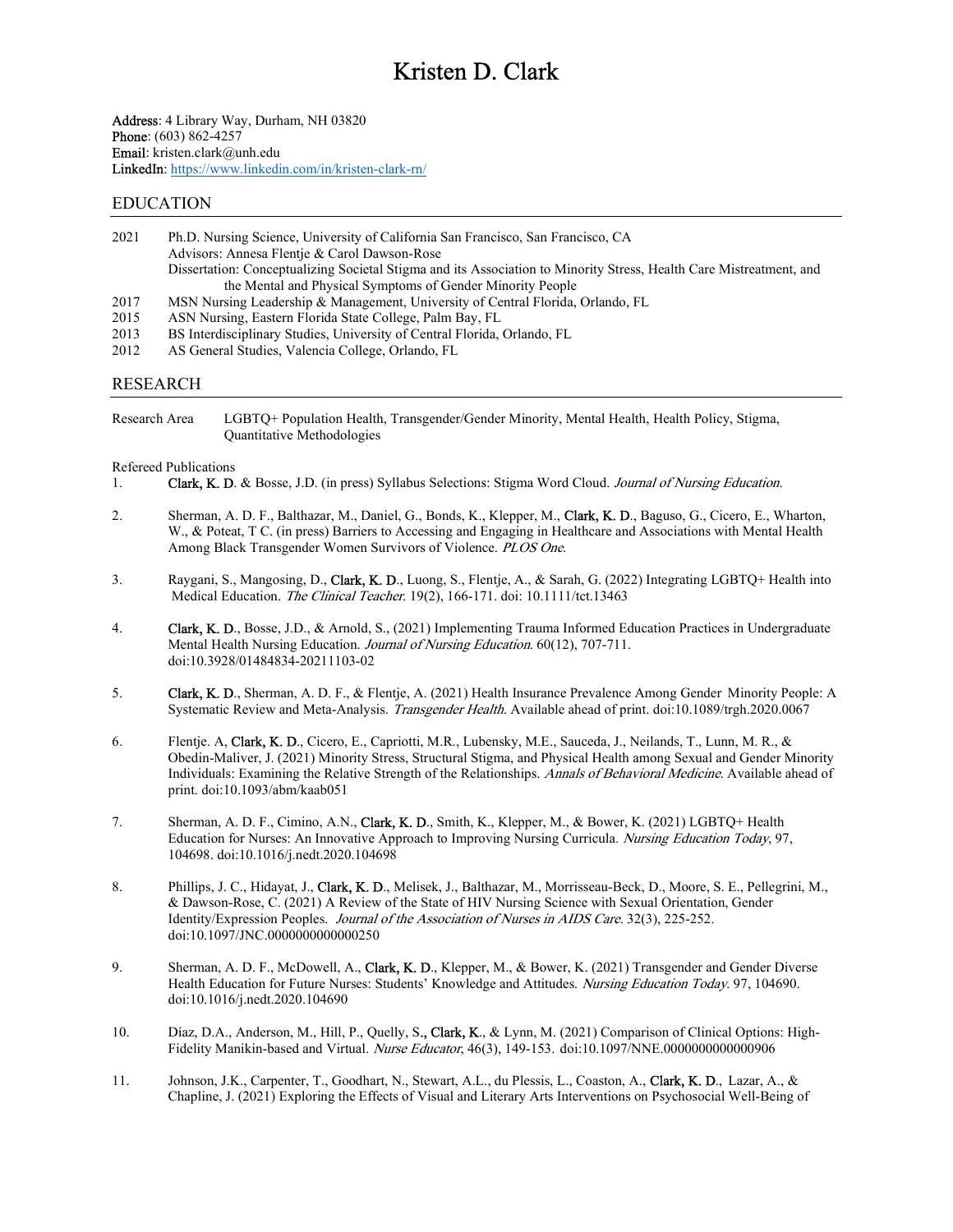Diverse Older Adults: A Mixed Methods Pilot Study. Arts & Health. 13(3), 263-277. doi:10.1080/17533015.2020.1802603

- 12. Clark, K. D., Capriotti, M. R., Obedin-Maliver, J., Lunn, M. R., Lubensky, M. E., & Flentje, A. (2020). Supporting Sexual and Gender Minority Health: Research Priorities from Mental Health Professionals. Journal of Gay & Lesbian Mental Health, 24(2), 205–221. doi:10.1080/19359705.2019.1700865
- 13. Sherman, A., Clark, K. D., Robinson, K., Noorani, T., & Poteat, T. (2020). Trans\* Community Connection, Health, and Wellbeing: A Systematic Review. LGBT Health, 7(1), 1-14. doi:10.1089/lgbt.2019.0014
- 14. Sherman, A. D. F., Poteat, T. C., Budhathoki, C., Kelly, U., Clark, K. D., & Campbell, J.C. (2020) Association of Depression and Post-traumatic Stress with Polyvictimization and Emotional Transgender and Gender Diverse Community Connection among Black and Latinx Transgender Women. LGBT Health, 7(7), 358-366. doi:10.1089/lgbt.2019.0336
- 15. Dawson-Rose, C., Shehadeh, D., Hao, J., Barnard, J., Khoddam-Khorasani, L. L., Leonard, A., Clark, K., Kersey, E., Mousseau, H., Frank, J., Miller, A., Carrico, A., Schustack, A., & Cuca, Y. P. (2020). Trauma, Substance Use, and Mental Health Symptoms in Transitional Age Youth Experiencing Homelessness. Public Health Nursing, 37(3), 363-370. doi:10.1111/phn.12727
- 16. Díaz, D.A., Anderson M., Quelly S.B., Clark K.D., Talbert S., (2020) Early Recognition of Pediatric Sepsis Simulation Checklist - An Exploratory Study. J Pediatr Nurs. 50, 25-30. doi:10.1016/j.pedn.2019.10.004

In Progress- Under Review

- Clark, K. D., Luong, S., Capriotti, M., Lubensky, M.E., Lunn, M. R., & Obedin-Maliver, J., Flowers, E., Bahalkeh, E., & Flentje, A., (2022) Gender Minority Experiences of Healthcare Discrimination, State Policy Protections, and Care Avoidance. Manuscript Submitted for Publication.
- Clark, K. D., Lunn, M. R., Lev, E. M., Trujillo, M., Lubensky, M.E., Capriotti, M., Obedin-Maliver, J., & Flentje, A. (2022) State-Level Policies and the Association with Discrimination and Victimization among Sexual and Gender Minority People. Manuscript Submitted for Publication.
- Clark, K. D., Lunn, M. R., Sherman, A.D.F., Lubensky, M.E., Capriotti, M., Obedin-Maliver, J., & Flentje, A. (2022) COVID19 News Exposure and Mental Health Among Sexual and Gender Minority Adults. Manuscript Submitted for Publication.
- Clark, K. D., Flentje, A., Sevelius, J., Dawson-Rose, C., & Weiss, S. (2021) Stressors in Healthcare and Physical and Emotional Symptoms of Gender Minority Adults. Manuscript Submitted for Publication.

In Progress- Preparation

- Clark, K. D., Sevelius, J., Dawson-Rose, C., Weiss, S. J., Neilands, T. B., Capriotti, M., Lubensky, M.E., Lunn, M. R., Obedin-Maliver, J., & Flentje, A., (2022) Societal Stigma and its Association to Minority Stress Among Gender Minority People. Manuscript in Preparation.
- Clark, K. D., Sevelius, J., Dawson-Rose, C., Weiss, S. J., Neilands, T. B., Capriotti, M., Lubensky, M.E., Lunn, M. R., Obedin-Maliver, J., & Flentje, A., (2021) Societal Stigma and Its Association with Healthcare Mistreatment Among Gender Minority People. Manuscript in Preparation.
- Clark, K. D., Jewel, J., Sherman, A.D.F., Bonds, K., & Balthazar, M. (2022) The Experiences of Sexual and Gender Minority People in Inpatient Psychiatric Care. Manuscript in Preparation.
- Sherman, A. D. F., Balthazar, M., Zhang, W., Febres-Cordero, S. Clark, K. D., Klepper, M., Najavits, L., Hien, D., & Kelly, U. (2021) Seeking Safety Intervention for Comorbid Post-traumatic Stress and Substance Use: A systematic review and meta-analysis. Manuscript in Preparation.

Refereed Presentations

- Clark, K. D., Sevelius, J., Dawson-Rose, C., Weiss, S. J., Neilands, T. B., Capriotti, M., Lubensky, M.E., Lunn, M. R., Obedin-Maliver, J., & Flentje, A., (2022) Societal Stigma and its Association to Minority Stress Among Gender Minority People. Eastern Nursing Research Conference. March 31-April 1, 2022. Providence, Rhode Island.
- Clark, K. D., Luong, S., Capriotti, M., Lubensky, M.E., Lunn, M. R., & Obedin-Maliver, J., Flowers, E., & Flentje, A., (2021) Healthcare Mistreatment, State-Level Policy Protections, and Healthcare Avoidance Among Gender Minority People. United States Professional Association for Transgender Health (USPATH) Conference. November 4-7, 2021. Virtual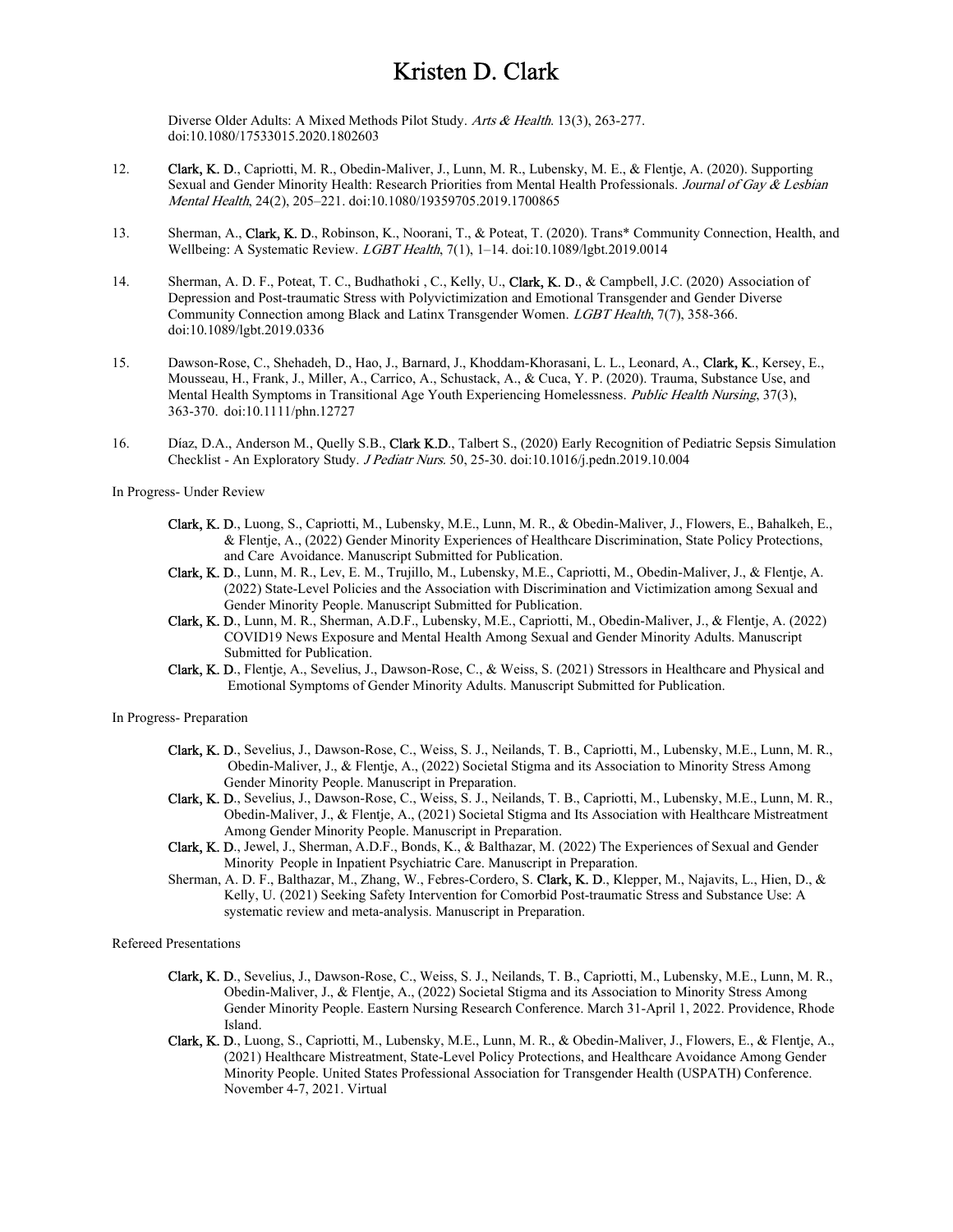- Sherman, A. D. F., Peitzmeier, S., Cimino, A. N., Balthazar, M., Klepper, M., Chand, A. T., Clark, K. D., & Campbell, J. (2021). Risks of Intimate Partner Homicide and Severe Reassault among Transgender and Gender Diverse Intimate Partner Violence Survivors: Preliminary findings from community listening sessions. National LGBTQ Health Conference. May 20 – 21, 2021
- Klepper, M., Sherman, ADF., Clark, K.D., Febres-Cordero, S., Hill, M. Parental/Guardian Gender-affirming Behaviors, Health, and Wellbeing for Transgender and Gender Diverse People: A Systematic Review. ResilienceCon 2021, Virtual. April 11-13, 2021.
- Clark, K. D. & Weiss, S. (2021) Stressors in Healthcare and Physical and Emotional Symptoms of Gender Minority Adults. Eastern Nursing Research Society Annual Conference. Virtual. March 25-26, 2021.
- Clark, K.D., Sherman, ADF, & Flentje, A. A Systematic Review and Meta-Analysis of Health Insurance Prevalence Among Gender Minority People. American Academy of Nursing Annual Conference. Virtual. October 29-31, 2020.
- Clark, K. D., Lunn, M. R., Lev, E. M., Trujillo, M., Lubensky, M.E., Capriotti, M., Obedin-Maliver, J., & Flentje, A. Policy Protections and Discrimination and Victimization and among Sexual and Gender Minority People. American Public Health Association Annual Meeting. Virtual. October 24-28, 2020.
- Ford, ADF., Daniel, G., Balthazar, M., Klepper, M., Clark, K.D., Cicero, E., & Poteat, T. Barriers to Accessing and Engaging in Healthcare among Black Transgender Women Survivors of Violence. American Psychiatric Nurses Association. September 30- October 4, 2020, Virtual.
- Clark, K. D., Lunn, M. R., Lev, E. M., Trujillo, M., Lubensky, M.E., Capriotti, M., Obedin-Maliver, J., & Flentje, A. State Level Policies and the Association with Victimization and Discrimination among Sexual and Gender Minority People. Eastern Nursing Research Society. Boston, MA. 2020. \*\*Conference canceled due to COVID19, abstracts published online\*\*
- Clark, K.D., Capriotti, M., et al. Mental Health Research Priorities from Behavioral Health Providers. American Psychiatric Nursing Association Annual Conference. New Orleans, LA. October 2-5, 2019.
- Flentje, A., Lunn, M.R., Clark, K.D., Cicero, E., Lubensky, M.E., Capriotti, M., Obedin-Maliver, J., Physical health and minority stress related to sexual orientation and gender identity among sexual and gender minority people within The PRIDE Study. GLMA Annual Conference on LGBTQ Health. September 11-14, 2019.
- Clark, K.D. Development of a Valid Measure of Healthcare Experiences Among Gender Minority People. LGBTQ National Health Conference. Atlanta, Ga. May 31-June 1, 2019.
- Ford, A., McDowell, A., Clark, K.D., Bower, K. Trans\*Health Education for Future Nurses: Students' Knowledge and Beliefs Before and After Transgender and Non-Binary Curriculum Integration. Transgender Health Summit. Oakland, CA. April 13-14, 2019.
- Ford, A., Clark, K.D., Cimino, A., & Bower, K. LGBTQ+ Health Care for Nurses: An Innovative Approach to Diversifying Nursing Curricula to Address Health Inequities. LGBTQ National Health Conference. Atlanta, Ga. April 13-14, 2019.
- Clark, K.D., Capriotti, M., et al. Mental Health Research Priorities from Behavioral Health Providers. Western Institute of Nursing. San Diego, CA. April 10-13, 2019.
- Clark, K.D. Development of a Valid Measure of Healthcare Experiences Among Gender Minority People. UCSF Clinical InQuERI. South San Francisco, CA. 2019.
- Ford, A.D., Clark, K.D., Robinson, K., et al. (2018) Transgender Community Connection and Health Outcomes: A Systematic Literature Review. American Public Health Association. San Diego, CA.
- Clark, K.D., (2017) Examining the Relationship between Mental Health and Hormone Therapy in the Transgender Patient:Literature Review. Sigma Theta Tau Research Days. Orlando, FL.
- Clark, K.D., Chu, C., Diaz, D., Anderson, M. (2017) Psychometric Validation of a Pediatric Sepsis Scenario. International Nursing Association for Clinical Simulation and Learning. Washington, D.C.

#### INVITED ORAL PRESENTATIONS

- Clark, K.D. (2022, March 4) Health Disparities and Affirming Care of Transgender and Gender Diverse People. University of New Hampshire Department of Communication Sciences and Disorders Colloquium Series. Durham, NH.
- Clark, K.D. (2021, October 28) Transgender Patient Experiences During Inpatient Psychiatric Care: Preliminary Findings. An Evening of Research with Sigma Theta Tau International Eta-Iota at Large Chapter. Plymouth State University. Plymouth, NH.
- Clark, K.D. (2021, June 13) Engaging in Inclusive Care of Transgender and Gender Expansive People. St. Joseph's Hospital System. Nashua, NH.
- Clark, K.D. (2021, April 13) Building a Cohort Study for LGBTQ+ Health. University of Alabama at Birmingham, Lister Hill Center for Health Policy. Birmingham, AL.
- Bosse, J., Jackson, K., & Clark, K.D. (2020, June 10). (Almost) Everything You Need to Know but Were Afraid to Ask About Research with LGBTQ+ Populations [Webinar]. Eastern Nursing Research Society.